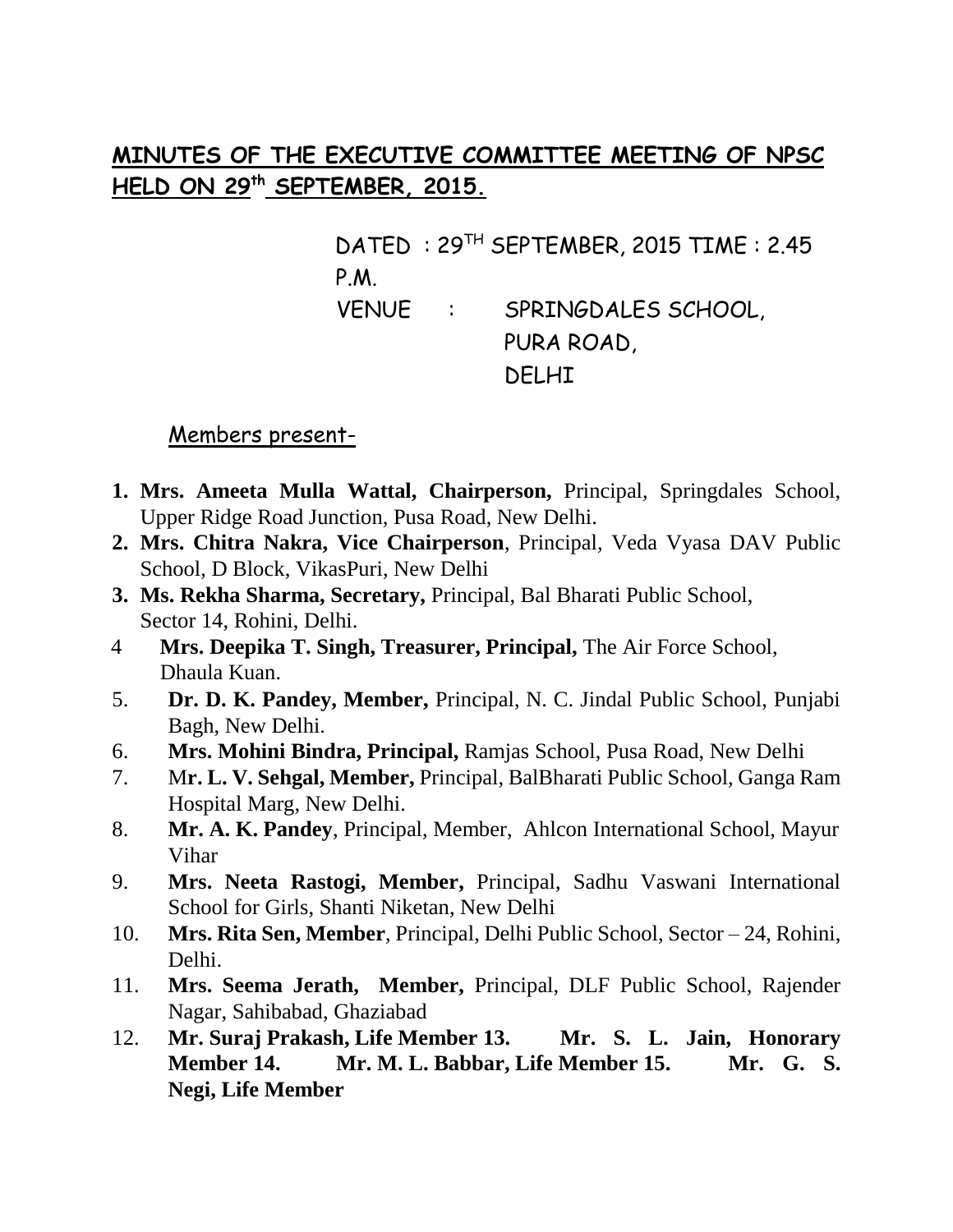**16. Dr. (Mrs.) Usha Ram, Special invitee 17. Mrs. Suman Nath, Special invitee** 

#### **Leave of Absence granted to –**

#### **Mr. Neeraj K. Bedhotiya, Joint Secretary**

The Chairperson welcomed all the members. She expressed her profound thanks to all for the co-operation extended in all her endeavours. The members were also greatly appreciative of the excellent work done under her able leadership and all felt that she had been one of the finest Chairpersons and had raised the bar.

## 1. **CONFIRMATION OF THE MINUTES OF THE LAST MEETING HELD ON 26TH AUGUST, 2015 AT CONVENT OF JESUS AND MARY SCHOOL -**

The minutes of the meeting held on  $26<sup>th</sup>$  August, 2015 were read and confirmed.

# 2. **TO NOTE AND DISCUSS THE POINTS ARISING OUT OF THE LAST MEETING HELD ON 26TH AUGUST, 2015 AT CONVENT OF JESUS AND MARY SCHOOL, NEW DELHI** –

The Chairperson informed members that she had been approached by the Secretary, Education, Ms. Punya S. Srivastava and Ms. Padmini Singla, Director, Directorate of Education on behalf of Dy. Chief Minister of Delhi and Minister of Education, Sh. Manish Sisodia to collaborate with the Delhi Government for curriculum review for classes VI – VIII.

As a result, she had sent letter to all NPSC schools to support this initiative by sending teachers for this exercise which would be followed by a presentation to the Hon'ble Minister, Sh. Manish Sisodia. The teachers of the NPSC schools would be at the helm of this initiative.

She also distributed the letters to commemorate Vijay Divas of 1971 war which would be held on  $15<sup>th</sup>$  December, 2015. There would be a competition of self composed poetry in Hindi and English. It was a joint venture of Indian Army, C.B.S.E. and Springdales and entries to reach Springdales by  $15<sup>th</sup>$  November.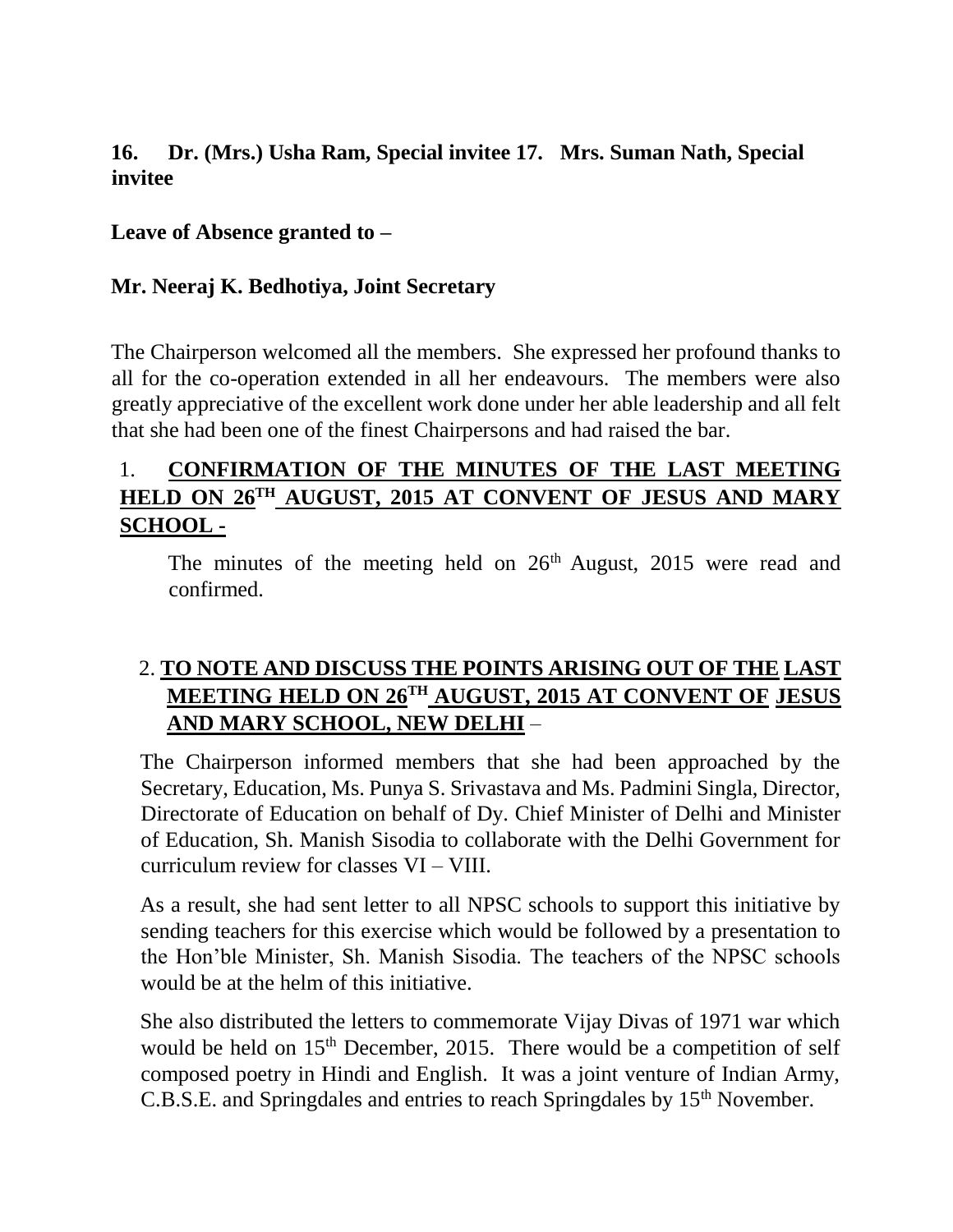# **3. DISCUSSION ON MODALITIES OF ELECTION OF OFFICE BEARERS 2015-17 -**

The Chairperson requested Mr. Babbar, the Convenor of Election Committee to inform members of the proceedings so far. Mr. Babbar said that for each post only one nomination had been received and was found to be valid.

| Name                | Post        | Proposed by                                | Seconded by                         |
|---------------------|-------------|--------------------------------------------|-------------------------------------|
|                     | Applied for |                                            |                                     |
| Mr. Ashok Kumar     | Chairman    | Dr. Usha Ram,                              | Mr. A. P. Sharma,                   |
| Pandey              |             | Principal,                                 | Principal                           |
|                     |             | Laxman Public School                       | Apeejay School,                     |
|                     |             |                                            | Sheikh Sarai                        |
|                     |             | ----------------------<br>Dr. Anju Tandon, | Dr. D. K. Pandey,                   |
|                     |             | Principal,                                 | Principal,                          |
|                     |             | Bhartiya<br>Vidya                          | N.C. Jindal Public                  |
|                     |             | Bhawan                                     | School,                             |
|                     |             |                                            |                                     |
|                     |             |                                            |                                     |
| Sadhana Vice<br>Ms. |             | Ms. Mohini Bindra                          | Ms. Neeta Rastogi,                  |
| <b>Bhalla</b>       | Chairperson | Principal,                                 | Principal,                          |
|                     |             | Ramjas School,                             | Sadhu<br>Vaswani                    |
|                     |             | Pusa Road                                  | International School<br>for Girls   |
|                     |             | ---------------------                      |                                     |
|                     |             | Mr. M. Kannan,                             | Dr. Jyoti Bose,                     |
|                     |             | Principal,                                 | Principal,                          |
|                     |             | <b>Faith Academy School</b>                | Springdales School,<br>Dhaula Kuan, |
|                     |             |                                            | New Delhi                           |
|                     |             |                                            |                                     |

He then announced the names –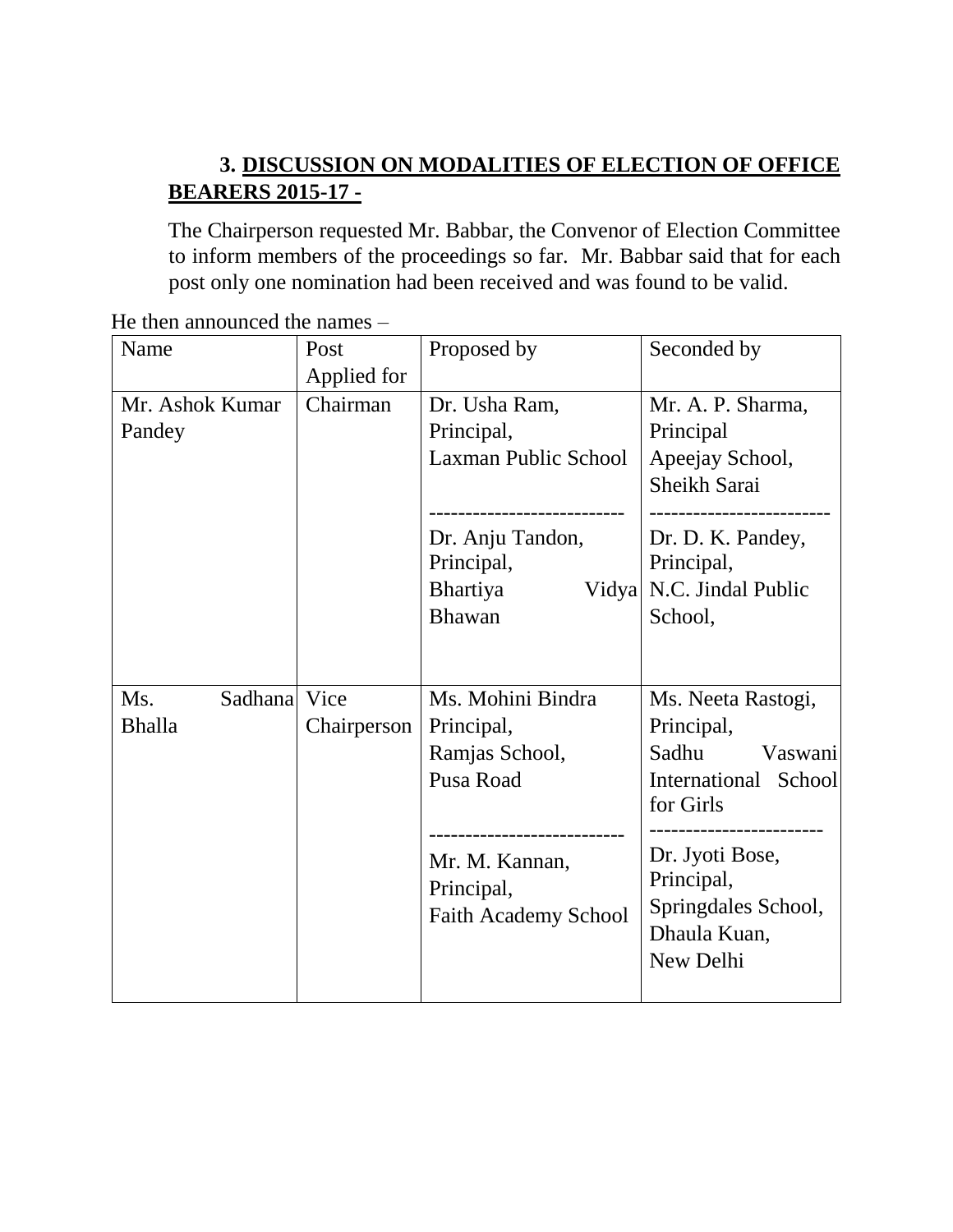| Ms. Deepika T.   | Secretary | Ms. Shipra Sarcar,                        | Ms. Neeta Rastogi,                        |
|------------------|-----------|-------------------------------------------|-------------------------------------------|
| Singh            |           | Principal,                                | Principal,                                |
|                  |           | Air<br>Force<br>Golden                    | Sadhu<br>Vaswani                          |
|                  |           | Jubilee Institute                         | <b>International School</b>               |
|                  |           |                                           | for Girls                                 |
|                  |           |                                           |                                           |
|                  |           | Ms.<br>Ruma                               | Ms.<br>Malini                             |
|                  |           |                                           |                                           |
|                  |           | Purkayastha,                              | Narayanan,                                |
|                  |           | Principal,                                | Principal,                                |
|                  |           | Navy Children School                      | Army Public School,                       |
|                  |           |                                           | <b>Shankar Vihar</b>                      |
| Ms. Seema Jerath | Joint     | Ms. Sneh Verma,                           | Dr. D. K. Pandey,                         |
|                  | Secretary | Principal,                                | Principal,                                |
|                  |           | Kulachi Hansraj Model                     | N.C. Jindal Public                        |
|                  |           | School                                    | School                                    |
|                  |           | ---------------------<br>Ms.Rekha Sharma, | -------------------<br>Ms. Mohini Bindra, |
|                  |           | Bharati<br>Public<br>Bal                  | Principal,                                |
|                  |           | School,                                   | Ramjas School,                            |
|                  |           | Rohini                                    | Pusa Road                                 |
| Dr. M. Kannan    | Treasurer | Ms. A. Amos,                              | Sr. Janet, Principal,                     |
|                  |           | Principal,                                | Convent of Jesus and                      |
|                  |           | <b>St. Thomas School</b>                  | Mary                                      |
|                  |           |                                           |                                           |
|                  |           | Br. M. R. Beddoe,                         | Fr. Babu Varghese,                        |
|                  |           | Principal,                                | Principal,                                |
|                  |           | <b>St. Columbas School</b>                | Don Bosco School                          |

Mr. Babbar informed the house that there was no nomination for the Joint Secretary (IT) and he proposed that the newly elected Chairman and office bearers while deciding the Executive members may nominate the Jt. Secretary (IT).

Members agreed to the proposal and decided to place it before the house in General Body meeting.